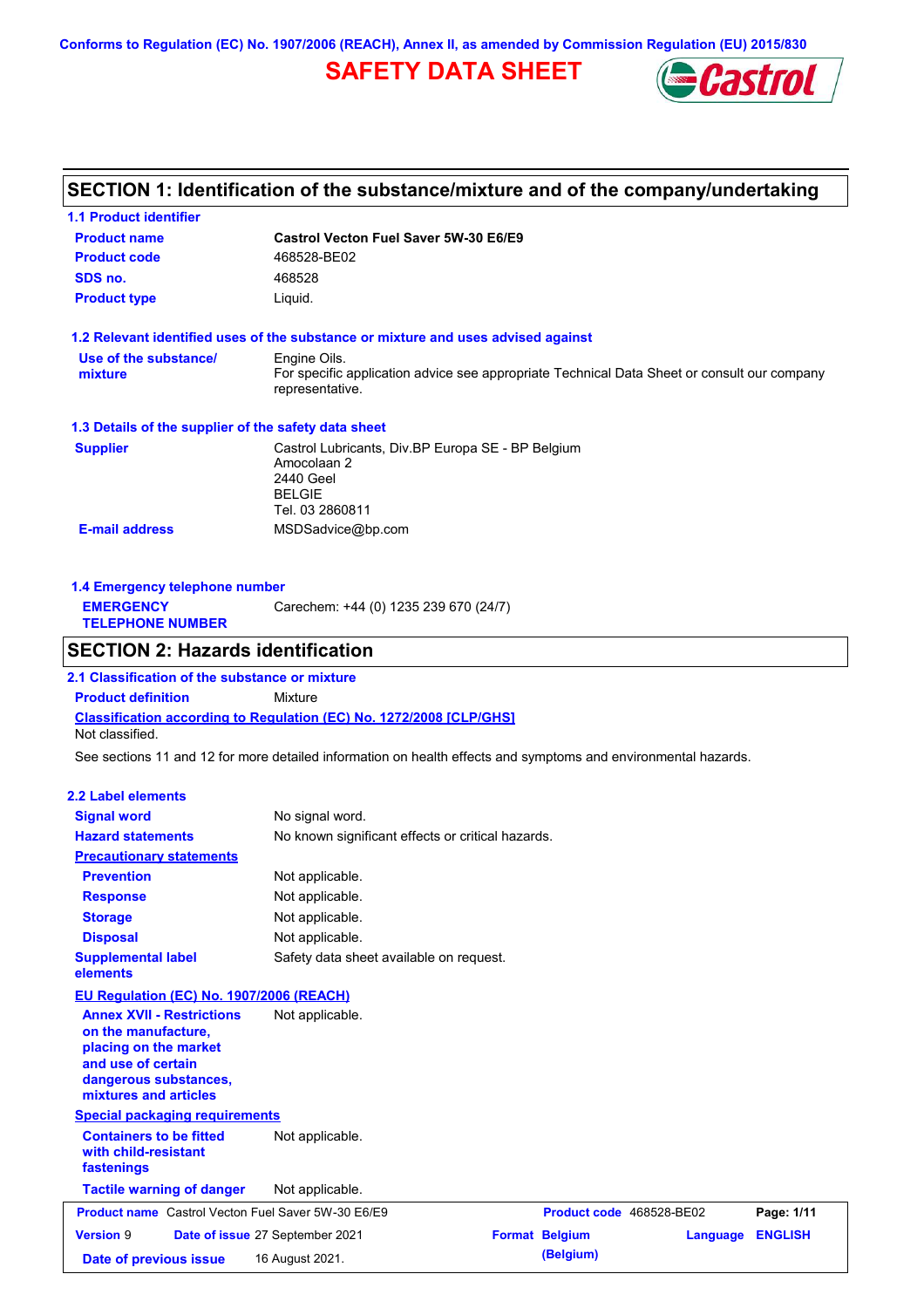# **SECTION 2: Hazards identification**

| 2.3 Other hazards                                                                                                        |                                                                                                                                                                                                                          |
|--------------------------------------------------------------------------------------------------------------------------|--------------------------------------------------------------------------------------------------------------------------------------------------------------------------------------------------------------------------|
| <b>Results of PBT and vPvB</b><br>assessment                                                                             | Product does not meet the criteria for PBT or vPvB according to Regulation (EC) No. 1907/2006.<br>Annex XIII.                                                                                                            |
| <b>Product meets the criteria</b><br>for PBT or vPvB according<br>to Regulation (EC) No.<br><b>1907/2006, Annex XIII</b> | This mixture does not contain any substances that are assessed to be a PBT or a vPvB.                                                                                                                                    |
| Other hazards which do<br>not result in classification                                                                   | Defatting to the skin.<br>USED ENGINE OILS<br>Used engine oil may contain hazardous components which have the potential to cause skin<br>cancer.<br>See Toxicological Information, section 11 of this Safety Data Sheet. |

### **SECTION 3: Composition/information on ingredients**

Mixture

### **3.2 Mixtures**

**Product definition**

Highly refined base oil (IP 346 DMSO extract < 3%). Synthetic base stock. Proprietary performance additives.

| <b>Product/ingredient</b><br>name                             | <b>Identifiers</b>                                                                      | $\frac{9}{6}$ | <b>Regulation (EC) No.</b><br>1272/2008 [CLP] | <b>Type</b> |
|---------------------------------------------------------------|-----------------------------------------------------------------------------------------|---------------|-----------------------------------------------|-------------|
| Distillates (petroleum), hydrotreated<br>heavy paraffinic     | REACH #: 01-2119484627-25<br>$EC: 265-157-1$<br>CAS: 64742-54-7<br>Index: 649-467-00-8  | 225 - ≤50     | Asp. Tox. 1, H304                             | [1] [2]     |
| Distillates (petroleum), hydrotreated<br>heavy paraffinic     | REACH #: 01-2119484627-25<br>EC: 265-157-1<br>CAS: 64742-54-7<br>Index: 649-467-00-8    | ≤10           | Not classified.                               | $[2]$       |
| Distillates (petroleum), solvent-<br>dewaxed heavy paraffinic | REACH #: 01-2119471299-27<br>EC: 265-169-7<br>CAS: 64742-65-0<br>Index: 649-474-00-6    | ו≥ ≤          | Asp. Tox. 1, H304                             | [1] [2]     |
| Distillates (petroleum), hydrotreated<br>light paraffinic     | REACH #: 01-2119487077-29 ≤3<br>EC: 265-158-7<br>CAS: 64742-55-8<br>Index: 649-468-00-3 |               | Asp. Tox. 1, H304                             | [1] [2]     |
| Distillates (petroleum), solvent-<br>dewaxed light paraffinic | REACH #: 01-2119480132-48<br>EC: 265-159-2<br>CAS: 64742-56-9<br>Index: 649-469-00-9    | -≤3           | Asp. Tox. 1, H304                             | [1] [2]     |

**See Section 16 for the full text of the H statements declared above.**

**Type** 

[1] Substance classified with a health or environmental hazard

[2] Substance with a workplace exposure limit

[3] Substance meets the criteria for PBT according to Regulation (EC) No. 1907/2006, Annex XIII

[4] Substance meets the criteria for vPvB according to Regulation (EC) No. 1907/2006, Annex XIII

[5] Substance of equivalent concern

[6] Additional disclosure due to company policy

Occupational exposure limits, if available, are listed in Section 8.

### **SECTION 4: First aid measures**

| 4.1 Description of first aid measures                                                                                                                                                                                                                         |                                                                                                                                                                                                                                        |                                                                           |          |                |  |
|---------------------------------------------------------------------------------------------------------------------------------------------------------------------------------------------------------------------------------------------------------------|----------------------------------------------------------------------------------------------------------------------------------------------------------------------------------------------------------------------------------------|---------------------------------------------------------------------------|----------|----------------|--|
| In case of contact, immediately flush eyes with plenty of water for at least 15 minutes. Eyelids<br><b>Eye contact</b><br>should be held away from the eyeball to ensure thorough rinsing. Check for and remove any<br>contact lenses. Get medical attention. |                                                                                                                                                                                                                                        |                                                                           |          |                |  |
| <b>Skin contact</b>                                                                                                                                                                                                                                           | Wash skin thoroughly with soap and water or use recognised skin cleanser. Remove<br>contaminated clothing and shoes. Wash clothing before reuse. Clean shoes thoroughly before<br>reuse. Get medical attention if irritation develops. |                                                                           |          |                |  |
| <b>Inhalation</b>                                                                                                                                                                                                                                             |                                                                                                                                                                                                                                        | If inhaled, remove to fresh air. Get medical attention if symptoms occur. |          |                |  |
| <b>Ingestion</b>                                                                                                                                                                                                                                              | Do not induce vomiting unless directed to do so by medical personnel. Get medical attention if<br>symptoms occur.                                                                                                                      |                                                                           |          |                |  |
| <b>Product name</b> Castrol Vecton Fuel Saver 5W-30 E6/E9                                                                                                                                                                                                     |                                                                                                                                                                                                                                        | Product code 468528-BE02                                                  |          | Page: 2/11     |  |
| <b>Version 9</b>                                                                                                                                                                                                                                              | Date of issue 27 September 2021                                                                                                                                                                                                        | <b>Format Belgium</b>                                                     | Language | <b>ENGLISH</b> |  |
| Date of previous issue                                                                                                                                                                                                                                        | 16 August 2021.                                                                                                                                                                                                                        | (Belgium)                                                                 |          |                |  |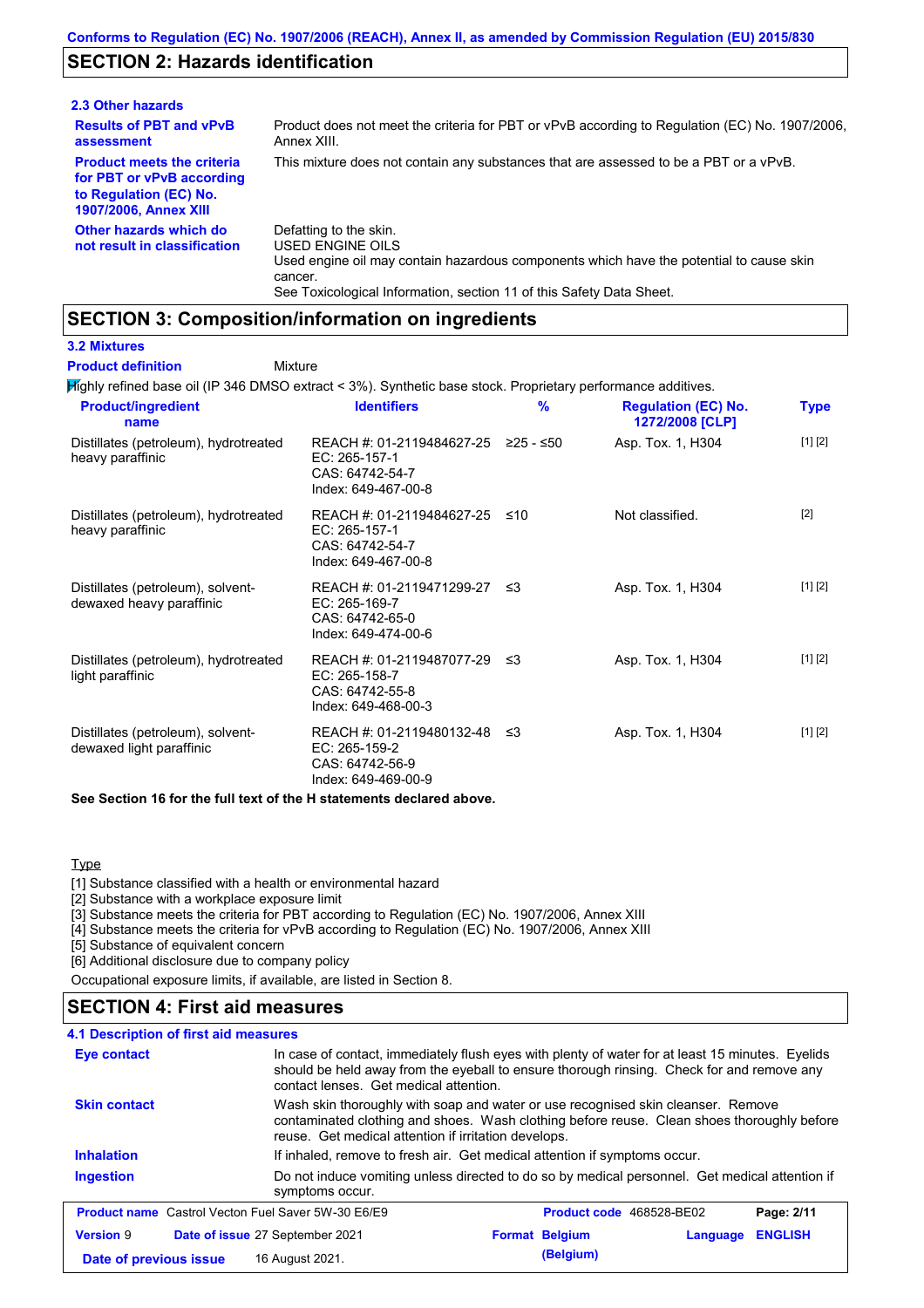|                                                                                      | Conforms to Regulation (EC) No. 1907/2006 (REACH), Annex II, as amended by Commission Regulation (EU) 2015/830                                                                                                                                                                                                                                                    |
|--------------------------------------------------------------------------------------|-------------------------------------------------------------------------------------------------------------------------------------------------------------------------------------------------------------------------------------------------------------------------------------------------------------------------------------------------------------------|
| <b>SECTION 4: First aid measures</b>                                                 |                                                                                                                                                                                                                                                                                                                                                                   |
| <b>Protection of first-aiders</b>                                                    | No action shall be taken involving any personal risk or without suitable training.                                                                                                                                                                                                                                                                                |
|                                                                                      |                                                                                                                                                                                                                                                                                                                                                                   |
|                                                                                      | 4.2 Most important symptoms and effects, both acute and delayed                                                                                                                                                                                                                                                                                                   |
|                                                                                      | See Section 11 for more detailed information on health effects and symptoms.                                                                                                                                                                                                                                                                                      |
| <b>Potential acute health effects</b>                                                |                                                                                                                                                                                                                                                                                                                                                                   |
| <b>Inhalation</b>                                                                    | Vapour inhalation under ambient conditions is not normally a problem due to low vapour<br>pressure.                                                                                                                                                                                                                                                               |
| <b>Ingestion</b>                                                                     | No known significant effects or critical hazards.                                                                                                                                                                                                                                                                                                                 |
| <b>Skin contact</b>                                                                  | Defatting to the skin. May cause skin dryness and irritation.                                                                                                                                                                                                                                                                                                     |
| <b>Eye contact</b>                                                                   | No known significant effects or critical hazards.                                                                                                                                                                                                                                                                                                                 |
|                                                                                      | Delayed and immediate effects as well as chronic effects from short and long-term exposure                                                                                                                                                                                                                                                                        |
| <b>Inhalation</b>                                                                    | Overexposure to the inhalation of airborne droplets or aerosols may cause irritation of the<br>respiratory tract.                                                                                                                                                                                                                                                 |
| <b>Ingestion</b>                                                                     | Ingestion of large quantities may cause nausea and diarrhoea.                                                                                                                                                                                                                                                                                                     |
| <b>Skin contact</b>                                                                  | Prolonged or repeated contact can defat the skin and lead to irritation and/or dermatitis.                                                                                                                                                                                                                                                                        |
| <b>Eye contact</b>                                                                   | Potential risk of transient stinging or redness if accidental eye contact occurs.                                                                                                                                                                                                                                                                                 |
|                                                                                      |                                                                                                                                                                                                                                                                                                                                                                   |
|                                                                                      | 4.3 Indication of any immediate medical attention and special treatment needed                                                                                                                                                                                                                                                                                    |
| <b>Notes to physician</b>                                                            | Treatment should in general be symptomatic and directed to relieving any effects.                                                                                                                                                                                                                                                                                 |
| <b>SECTION 5: Firefighting measures</b>                                              |                                                                                                                                                                                                                                                                                                                                                                   |
| 5.1 Extinguishing media                                                              |                                                                                                                                                                                                                                                                                                                                                                   |
| <b>Suitable extinguishing</b><br>media                                               | In case of fire, use foam, dry chemical or carbon dioxide extinguisher or spray.                                                                                                                                                                                                                                                                                  |
| <b>Unsuitable extinguishing</b><br>media                                             | Do not use water jet. The use of a water jet may cause the fire to spread by splashing the<br>burning product.                                                                                                                                                                                                                                                    |
|                                                                                      |                                                                                                                                                                                                                                                                                                                                                                   |
| 5.2 Special hazards arising from the substance or mixture<br><b>Hazards from the</b> | In a fire or if heated, a pressure increase will occur and the container may burst.                                                                                                                                                                                                                                                                               |
| substance or mixture                                                                 |                                                                                                                                                                                                                                                                                                                                                                   |
| <b>Hazardous combustion</b><br>products                                              | Combustion products may include the following:<br>carbon oxides (CO, CO <sub>2</sub> ) (carbon monoxide, carbon dioxide)                                                                                                                                                                                                                                          |
| <b>5.3 Advice for firefighters</b>                                                   |                                                                                                                                                                                                                                                                                                                                                                   |
| <b>Special precautions for</b><br>fire-fighters                                      | No action shall be taken involving any personal risk or without suitable training. Promptly<br>isolate the scene by removing all persons from the vicinity of the incident if there is a fire.                                                                                                                                                                    |
| <b>Special protective</b><br>equipment for fire-fighters                             | Fire-fighters should wear appropriate protective equipment and self-contained breathing<br>apparatus (SCBA) with a full face-piece operated in positive pressure mode. Clothing for fire-<br>fighters (including helmets, protective boots and gloves) conforming to European standard EN<br>469 will provide a basic level of protection for chemical incidents. |
| <b>SECTION 6: Accidental release measures</b>                                        |                                                                                                                                                                                                                                                                                                                                                                   |
|                                                                                      | 6.1 Personal precautions, protective equipment and emergency procedures                                                                                                                                                                                                                                                                                           |
| For non-emergency<br>personnel                                                       | No action shall be taken involving any personal risk or without suitable training. Evacuate<br>surrounding areas. Keep unnecessary and unprotected personnel from entering. Do not touch<br>or walk through spilt material. Floors may be slippery; use care to avoid falling. Put on<br>appropriate personal protective equipment.                               |
| For emergency responders                                                             | If specialised clothing is required to deal with the spillage, take note of any information in<br>Section 8 on suitable and unsuitable materials. See also the information in "For non-<br>emergency personnel".                                                                                                                                                  |
| <b>6.2 Environmental</b><br>precautions                                              | Avoid dispersal of spilt material and runoff and contact with soil, waterways, drains and sewers.<br>Inform the relevant authorities if the product has caused environmental pollution (sewers,<br>waterways, soil or air).                                                                                                                                       |
| 6.3 Methods and material for containment and cleaning up                             |                                                                                                                                                                                                                                                                                                                                                                   |
| <b>Small spill</b>                                                                   | Stop leak if without risk. Move containers from spill area. Absorb with an inert material and<br>place in an appropriate waste disposal container. Dispose of via a licensed waste disposal<br>contractor.                                                                                                                                                        |

| <b>Product name</b> Castrol Vecton Fuel Saver 5W-30 E6/E9 |  | <b>Product code</b> 468528-BE02 |                       | Page: 3/11              |  |
|-----------------------------------------------------------|--|---------------------------------|-----------------------|-------------------------|--|
| <b>Version 9</b>                                          |  | Date of issue 27 September 2021 | <b>Format Belgium</b> | <b>Language ENGLISH</b> |  |
| Date of previous issue                                    |  | 16 August 2021.                 | (Belgium)             |                         |  |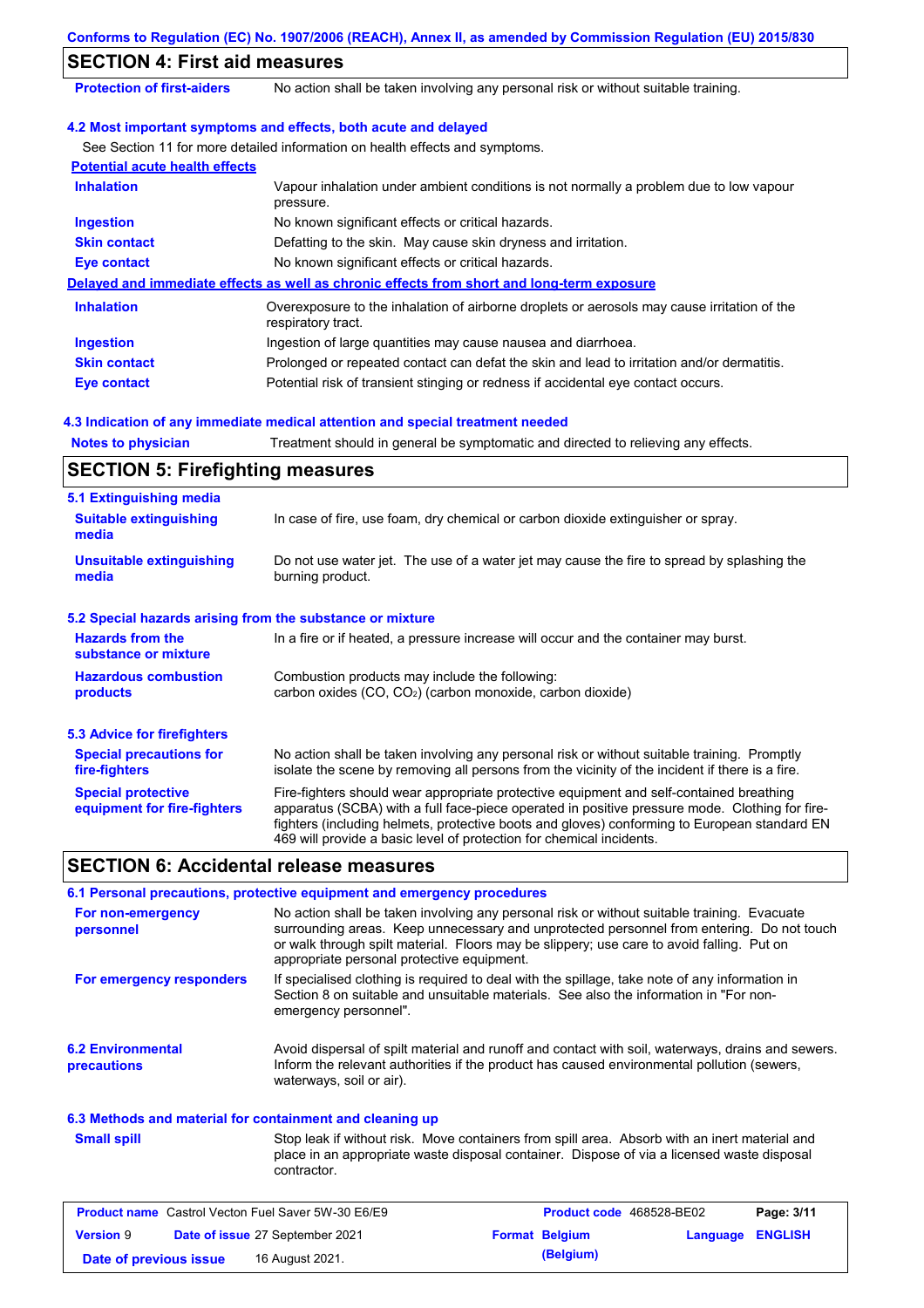# **SECTION 6: Accidental release measures**

| Large spill                               | Stop leak if without risk. Move containers from spill area. Prevent entry into sewers, water<br>courses, basements or confined areas. Contain and collect spillage with non-combustible,<br>absorbent material e.g. sand, earth, vermiculite or diatomaceous earth and place in container<br>for disposal according to local regulations. Dispose of via a licensed waste disposal contractor. |
|-------------------------------------------|------------------------------------------------------------------------------------------------------------------------------------------------------------------------------------------------------------------------------------------------------------------------------------------------------------------------------------------------------------------------------------------------|
| 6.4 Reference to other<br><b>sections</b> | See Section 1 for emergency contact information.<br>See Section 5 for firefighting measures.<br>See Section 8 for information on appropriate personal protective equipment.<br>See Section 12 for environmental precautions.<br>See Section 13 for additional waste treatment information.                                                                                                     |

### **SECTION 7: Handling and storage**

| 7.1 Precautions for safe handling                                                    |                                                                                                                                                                                                                                                                                                                                                                                                                                                                                          |
|--------------------------------------------------------------------------------------|------------------------------------------------------------------------------------------------------------------------------------------------------------------------------------------------------------------------------------------------------------------------------------------------------------------------------------------------------------------------------------------------------------------------------------------------------------------------------------------|
| <b>Protective measures</b>                                                           | Put on appropriate personal protective equipment.                                                                                                                                                                                                                                                                                                                                                                                                                                        |
| <b>Advice on general</b><br>occupational hygiene                                     | Eating, drinking and smoking should be prohibited in areas where this material is handled.<br>stored and processed. Wash thoroughly after handling. Remove contaminated clothing and<br>protective equipment before entering eating areas. See also Section 8 for additional<br>information on hygiene measures.                                                                                                                                                                         |
| <b>7.2 Conditions for safe</b><br>storage, including any<br><i>incompatibilities</i> | Store in accordance with local requiations. Store in a dry, cool and well-ventilated area, away<br>from incompatible materials (see Section 10). Keep away from heat and direct sunlight. Keep<br>container tightly closed and sealed until ready for use. Containers that have been opened must<br>be carefully resealed and kept upright to prevent leakage. Store and use only in equipment/<br>containers designed for use with this product. Do not store in unlabelled containers. |
| <b>Not suitable</b>                                                                  | Prolonged exposure to elevated temperature                                                                                                                                                                                                                                                                                                                                                                                                                                               |
| 7.3 Specific end use(s)                                                              |                                                                                                                                                                                                                                                                                                                                                                                                                                                                                          |
| <b>Recommendations</b>                                                               | See section 1.2 and Exposure scenarios in annex, if applicable.                                                                                                                                                                                                                                                                                                                                                                                                                          |

# **SECTION 8: Exposure controls/personal protection**

|  |  | <b>8.1 Control parameters</b> |
|--|--|-------------------------------|
|--|--|-------------------------------|

| <b>Occupational exposure limits</b>                    | No exposure limit value known.                                                                                                                                               |  |  |  |
|--------------------------------------------------------|------------------------------------------------------------------------------------------------------------------------------------------------------------------------------|--|--|--|
| <b>Product/ingredient name</b>                         | <b>Exposure limit values</b>                                                                                                                                                 |  |  |  |
| Distillates (petroleum), hydrotreated heavy paraffinic | Limit values (Belgium).<br>TWA: 5 mg/m <sup>3</sup> 8 hours. Issued/Revised: 10/2002 Form: Mist<br>STEL: 10 mg/m <sup>3</sup> 15 minutes. Issued/Revised: 10/2002 Form: Mist |  |  |  |
| Distillates (petroleum), hydrotreated heavy paraffinic | Limit values (Belgium).<br>TWA: 5 mg/m <sup>3</sup> 8 hours. Issued/Revised: 10/2002 Form: Mist<br>STEL: 10 mg/m <sup>3</sup> 15 minutes. Issued/Revised: 10/2002 Form: Mist |  |  |  |
| Distillates (petroleum), solvent-dewaxed heavy         | Limit values (Belgium).                                                                                                                                                      |  |  |  |
| paraffinic                                             | TWA: 5 mg/m <sup>3</sup> 8 hours. Issued/Revised: 10/2002 Form: Mist<br>STEL: 10 mg/m <sup>3</sup> 15 minutes. Issued/Revised: 10/2002 Form: Mist                            |  |  |  |
| Distillates (petroleum), hydrotreated light paraffinic | Limit values (Belgium).<br>TWA: 5 mg/m <sup>3</sup> 8 hours. Issued/Revised: 10/2002 Form: Mist<br>STEL: 10 mg/m <sup>3</sup> 15 minutes. Issued/Revised: 10/2002 Form: Mist |  |  |  |
| Distillates (petroleum), solvent-dewaxed light         | Limit values (Belgium).                                                                                                                                                      |  |  |  |
| paraffinic                                             | TWA: 5 mg/m <sup>3</sup> 8 hours. Issued/Revised: 10/2002 Form: Mist                                                                                                         |  |  |  |

STEL: 10 mg/m<sup>3</sup> 15 minutes. Issued/Revised: 10/2002 Form: Mist

Whilst specific OELs for certain components may be shown in this section, other components may be present in any mist, vapour or dust produced. Therefore, the specific OELs may not be applicable to the product as a whole and are provided for guidance only.

#### **Recommended monitoring procedures**

If this product contains ingredients with exposure limits, personal, workplace atmosphere or biological monitoring may be required to determine the effectiveness of the ventilation or other control measures and/or the necessity to use respiratory protective equipment. Reference should be made to monitoring standards, such as the following: European Standard EN 689 (Workplace atmospheres - Guidance for the assessment of exposure by inhalation to chemical agents for comparison with limit values and measurement strategy) European Standard EN 14042 (Workplace atmospheres - Guide for the application and use of procedures for the assessment of exposure to chemical and biological agents) European Standard EN 482 (Workplace atmospheres - General requirements for the performance of procedures for the measurement of chemical agents) Reference to national guidance documents for methods for

| <b>Product name</b> Castrol Vecton Fuel Saver 5W-30 E6/E9 |  |                                        | Product code 468528-BE02 |                       | Page: 4/11              |  |
|-----------------------------------------------------------|--|----------------------------------------|--------------------------|-----------------------|-------------------------|--|
| <b>Version 9</b>                                          |  | <b>Date of issue 27 September 2021</b> |                          | <b>Format Belgium</b> | <b>Language ENGLISH</b> |  |
| Date of previous issue                                    |  | 16 August 2021.                        |                          | (Belgium)             |                         |  |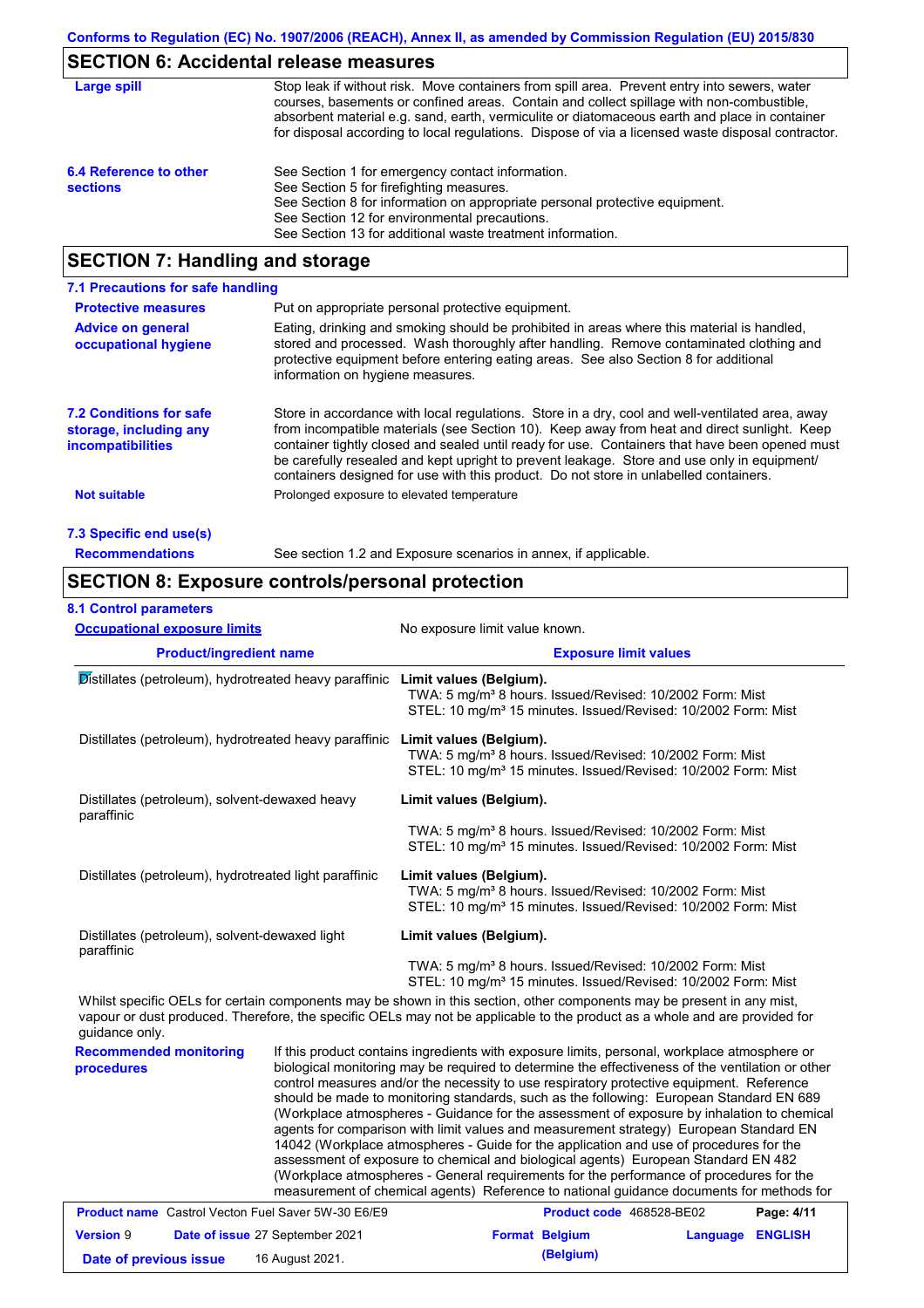# **SECTION 8: Exposure controls/personal protection**

the determination of hazardous substances will also be required.

# **Derived No Effect Level**

No DNELs/DMELs available.

### **Predicted No Effect Concentration**

No PNECs available

| <b>8.2 Exposure controls</b>               |                                                                                                                                                                                                                                                                                                                                                                                                                                                                                                                                                                                                                                                                                                                                                                                                                                                                                                                                                                                                         |
|--------------------------------------------|---------------------------------------------------------------------------------------------------------------------------------------------------------------------------------------------------------------------------------------------------------------------------------------------------------------------------------------------------------------------------------------------------------------------------------------------------------------------------------------------------------------------------------------------------------------------------------------------------------------------------------------------------------------------------------------------------------------------------------------------------------------------------------------------------------------------------------------------------------------------------------------------------------------------------------------------------------------------------------------------------------|
| <b>Appropriate engineering</b><br>controls | Provide exhaust ventilation or other engineering controls to keep the relevant airborne<br>concentrations below their respective occupational exposure limits.<br>All activities involving chemicals should be assessed for their risks to health, to ensure<br>exposures are adequately controlled. Personal protective equipment should only be considered<br>after other forms of control measures (e.g. engineering controls) have been suitably evaluated.<br>Personal protective equipment should conform to appropriate standards, be suitable for use, be<br>kept in good condition and properly maintained.<br>Your supplier of personal protective equipment should be consulted for advice on selection and<br>appropriate standards. For further information contact your national organisation for standards.<br>The final choice of protective equipment will depend upon a risk assessment. It is important to<br>ensure that all items of personal protective equipment are compatible. |
| <b>Individual protection measures</b>      |                                                                                                                                                                                                                                                                                                                                                                                                                                                                                                                                                                                                                                                                                                                                                                                                                                                                                                                                                                                                         |
| <b>Hygiene measures</b>                    | Wash hands, forearms and face thoroughly after handling chemical products, before eating,<br>smoking and using the lavatory and at the end of the working period. Ensure that eyewash<br>stations and safety showers are close to the workstation location.                                                                                                                                                                                                                                                                                                                                                                                                                                                                                                                                                                                                                                                                                                                                             |
| <b>Respiratory protection</b>              | In case of insufficient ventilation, wear suitable respiratory equipment.<br>The correct choice of respiratory protection depends upon the chemicals being handled, the<br>conditions of work and use, and the condition of the respiratory equipment. Safety procedures<br>should be developed for each intended application. Respiratory protection equipment should<br>therefore be chosen in consultation with the supplier/manufacturer and with a full assessment<br>of the working conditions.                                                                                                                                                                                                                                                                                                                                                                                                                                                                                                   |
| <b>Eye/face protection</b>                 | Safety glasses with side shields.                                                                                                                                                                                                                                                                                                                                                                                                                                                                                                                                                                                                                                                                                                                                                                                                                                                                                                                                                                       |
| <b>Skin protection</b>                     |                                                                                                                                                                                                                                                                                                                                                                                                                                                                                                                                                                                                                                                                                                                                                                                                                                                                                                                                                                                                         |
| <b>Hand protection</b>                     | <b>General Information:</b>                                                                                                                                                                                                                                                                                                                                                                                                                                                                                                                                                                                                                                                                                                                                                                                                                                                                                                                                                                             |
|                                            | Because specific work environments and material handling practices vary, safety procedures<br>should be developed for each intended application. The correct choice of protective gloves<br>depends upon the chemicals being handled, and the conditions of work and use. Most gloves<br>provide protection for only a limited time before they must be discarded and replaced (even the<br>best chemically resistant gloves will break down after repeated chemical exposures).                                                                                                                                                                                                                                                                                                                                                                                                                                                                                                                        |
|                                            | Gloves should be chosen in consultation with the supplier / manufacturer and taking account of<br>a full assessment of the working conditions.                                                                                                                                                                                                                                                                                                                                                                                                                                                                                                                                                                                                                                                                                                                                                                                                                                                          |
|                                            | Recommended: Nitrile gloves.<br><b>Breakthrough time:</b>                                                                                                                                                                                                                                                                                                                                                                                                                                                                                                                                                                                                                                                                                                                                                                                                                                                                                                                                               |
|                                            | Breakthrough time data are generated by glove manufacturers under laboratory test conditions<br>and represent how long a glove can be expected to provide effective permeation resistance. It<br>is important when following breakthrough time recommendations that actual workplace<br>conditions are taken into account. Always consult with your glove supplier for up-to-date<br>technical information on breakthrough times for the recommended glove type.<br>Our recommendations on the selection of gloves are as follows:                                                                                                                                                                                                                                                                                                                                                                                                                                                                      |
|                                            | Continuous contact:                                                                                                                                                                                                                                                                                                                                                                                                                                                                                                                                                                                                                                                                                                                                                                                                                                                                                                                                                                                     |
|                                            | Gloves with a minimum breakthrough time of 240 minutes, or >480 minutes if suitable gloves<br>can be obtained.<br>If suitable gloves are not available to offer that level of protection, gloves with shorter<br>breakthrough times may be acceptable as long as appropriate glove maintenance and<br>replacement regimes are determined and adhered to.                                                                                                                                                                                                                                                                                                                                                                                                                                                                                                                                                                                                                                                |
|                                            | Short-term / splash protection:                                                                                                                                                                                                                                                                                                                                                                                                                                                                                                                                                                                                                                                                                                                                                                                                                                                                                                                                                                         |
|                                            | Recommended breakthrough times as above.<br>It is recognised that for short-term, transient exposures, gloves with shorter breakthrough times<br>may commonly be used. Therefore, appropriate maintenance and replacement regimes must<br>be determined and rigorously followed.                                                                                                                                                                                                                                                                                                                                                                                                                                                                                                                                                                                                                                                                                                                        |
|                                            | <b>Glove Thickness:</b>                                                                                                                                                                                                                                                                                                                                                                                                                                                                                                                                                                                                                                                                                                                                                                                                                                                                                                                                                                                 |
|                                            |                                                                                                                                                                                                                                                                                                                                                                                                                                                                                                                                                                                                                                                                                                                                                                                                                                                                                                                                                                                                         |

| <b>Product name</b> Castrol Vecton Fuel Saver 5W-30 E6/E9 |  | Product code 468528-BE02        |  | Page: 5/11            |                  |  |
|-----------------------------------------------------------|--|---------------------------------|--|-----------------------|------------------|--|
| <b>Version 9</b>                                          |  | Date of issue 27 September 2021 |  | <b>Format Belgium</b> | Language ENGLISH |  |
| Date of previous issue                                    |  | 16 August 2021.                 |  | (Belgium)             |                  |  |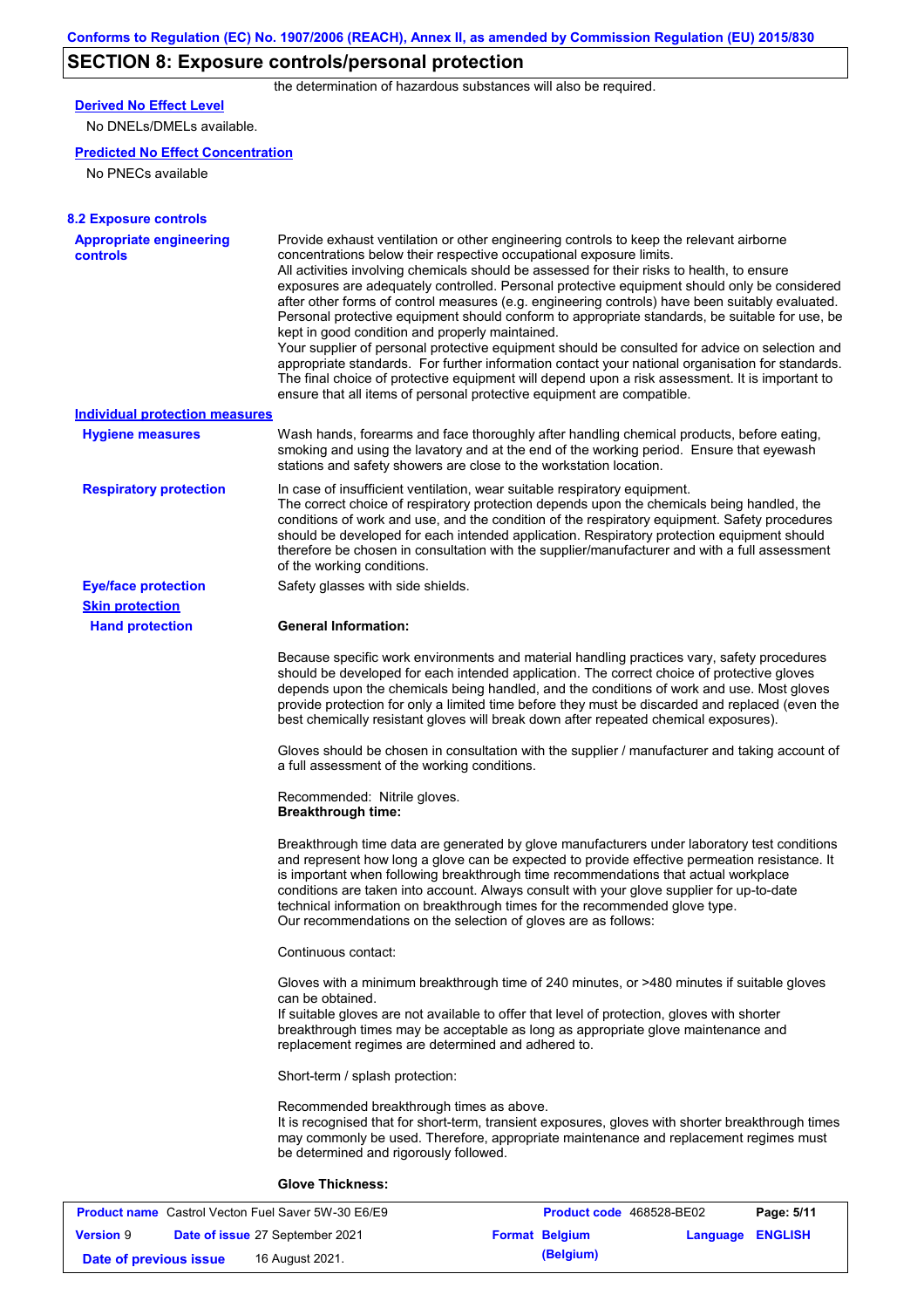# **SECTION 8: Exposure controls/personal protection**

|                                                  | For general applications, we recommend gloves with a thickness typically greater than 0.35 mm.                                                                                                                                                                                                                                                                                                                                                                                                                                                                                                                                                                                        |
|--------------------------------------------------|---------------------------------------------------------------------------------------------------------------------------------------------------------------------------------------------------------------------------------------------------------------------------------------------------------------------------------------------------------------------------------------------------------------------------------------------------------------------------------------------------------------------------------------------------------------------------------------------------------------------------------------------------------------------------------------|
|                                                  | It should be emphasised that glove thickness is not necessarily a good predictor of glove<br>resistance to a specific chemical, as the permeation efficiency of the glove will be dependent<br>on the exact composition of the glove material. Therefore, glove selection should also be based<br>on consideration of the task requirements and knowledge of breakthrough times.<br>Glove thickness may also vary depending on the glove manufacturer, the glove type and the<br>glove model. Therefore, the manufacturers' technical data should always be taken into account<br>to ensure selection of the most appropriate glove for the task.                                     |
|                                                  | Note: Depending on the activity being conducted, gloves of varying thickness may be required<br>for specific tasks. For example:                                                                                                                                                                                                                                                                                                                                                                                                                                                                                                                                                      |
|                                                  | • Thinner gloves (down to 0.1 mm or less) may be required where a high degree of manual<br>dexterity is needed. However, these gloves are only likely to give short duration protection and<br>would normally be just for single use applications, then disposed of.                                                                                                                                                                                                                                                                                                                                                                                                                  |
|                                                  | • Thicker gloves (up to 3 mm or more) may be required where there is a mechanical (as well<br>as a chemical) risk i.e. where there is abrasion or puncture potential.                                                                                                                                                                                                                                                                                                                                                                                                                                                                                                                 |
| <b>Skin and body</b>                             | Use of protective clothing is good industrial practice.<br>Personal protective equipment for the body should be selected based on the task being<br>performed and the risks involved and should be approved by a specialist before handling this<br>product.<br>Cotton or polyester/cotton overalls will only provide protection against light superficial<br>contamination that will not soak through to the skin. Overalls should be laundered on a regular<br>basis. When the risk of skin exposure is high (e.g. when cleaning up spillages or if there is a<br>risk of splashing) then chemical resistant aprons and/or impervious chemical suits and boots<br>will be required. |
| <b>Refer to standards:</b>                       | Respiratory protection: EN 529<br>Gloves: EN 420, EN 374<br>Eye protection: EN 166<br>Filtering half-mask: EN 149<br>Filtering half-mask with valve: EN 405<br>Half-mask: EN 140 plus filter<br>Full-face mask: EN 136 plus filter<br>Particulate filters: EN 143<br>Gas/combined filters: EN 14387                                                                                                                                                                                                                                                                                                                                                                                   |
| <b>Environmental exposure</b><br><b>controls</b> | Emissions from ventilation or work process equipment should be checked to ensure they<br>comply with the requirements of environmental protection legislation. In some cases, fume<br>scrubbers, filters or engineering modifications to the process equipment will be necessary to<br>reduce emissions to acceptable levels.                                                                                                                                                                                                                                                                                                                                                         |

# **SECTION 9: Physical and chemical properties**

| 9.1 Information on basic physical and chemical properties |  |
|-----------------------------------------------------------|--|
|-----------------------------------------------------------|--|

| <b>Appearance</b>                                         |                                                                                         |                          |          |                |
|-----------------------------------------------------------|-----------------------------------------------------------------------------------------|--------------------------|----------|----------------|
| <b>Physical state</b>                                     | Liquid.                                                                                 |                          |          |                |
| <b>Colour</b>                                             | Amber. [Light]                                                                          |                          |          |                |
| <b>Odour</b>                                              | Not available.                                                                          |                          |          |                |
| <b>Odour threshold</b>                                    | Not available.                                                                          |                          |          |                |
| pH                                                        | Not applicable.                                                                         |                          |          |                |
| <b>Melting point/freezing point</b>                       | Not available.                                                                          |                          |          |                |
| Initial boiling point and boiling<br>range                | Not available.                                                                          |                          |          |                |
| <b>Pour point</b>                                         | -48 $^{\circ}$ C                                                                        |                          |          |                |
| <b>Flash point</b>                                        | Closed cup: 199°C (390.2°F) [Pensky-Martens.]<br>Open cup: 228°C (442.4°F) [Cleveland.] |                          |          |                |
| <b>Evaporation rate</b>                                   | Not available.                                                                          |                          |          |                |
| <b>Flammability (solid, gas)</b>                          | Not available.                                                                          |                          |          |                |
| <b>Upper/lower flammability or</b><br>explosive limits    | Not available.                                                                          |                          |          |                |
| <b>Vapour pressure</b>                                    | Not available.                                                                          |                          |          |                |
| <b>Vapour density</b>                                     | Not available.                                                                          |                          |          |                |
| <b>Relative density</b>                                   | Not available.                                                                          |                          |          |                |
| <b>Product name</b> Castrol Vecton Fuel Saver 5W-30 E6/E9 |                                                                                         | Product code 468528-BE02 |          | Page: 6/11     |
| <b>Version 9</b><br>Date of issue 27 September 2021       |                                                                                         | <b>Format Belgium</b>    | Language | <b>ENGLISH</b> |
| Date of previous issue                                    | 16 August 2021.                                                                         | (Belgium)                |          |                |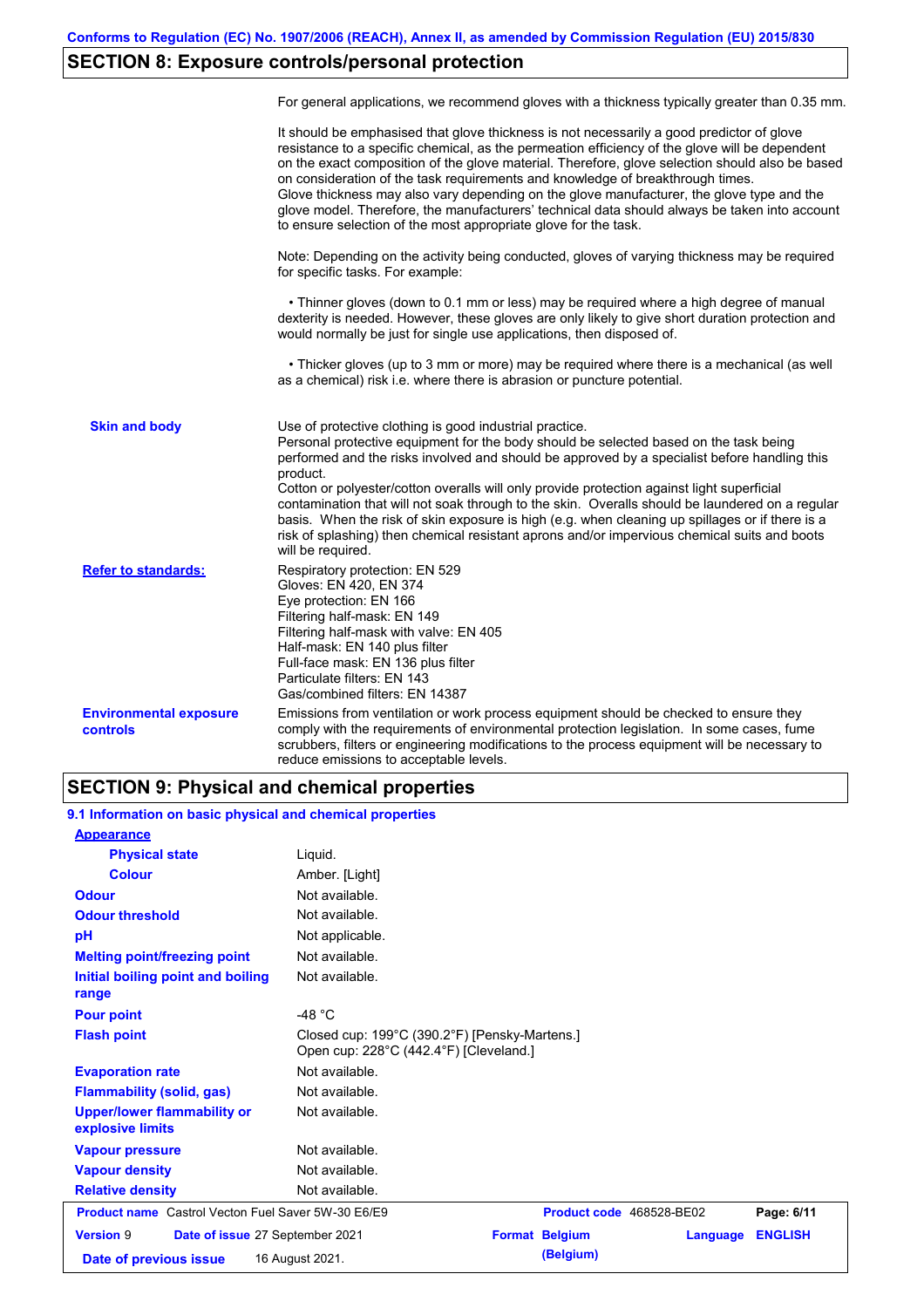# **SECTION 9: Physical and chemical properties**

| <b>Density</b>                                    | <1000 kg/m <sup>3</sup> (<1 g/cm <sup>3</sup> ) at 15 <sup>°</sup> C                                                                |
|---------------------------------------------------|-------------------------------------------------------------------------------------------------------------------------------------|
| <b>Solubility(ies)</b>                            | insoluble in water.                                                                                                                 |
| <b>Partition coefficient: n-octanol/</b><br>water | Not available.                                                                                                                      |
| <b>Auto-ignition temperature</b>                  | Not available.                                                                                                                      |
| <b>Decomposition temperature</b>                  | Not available.                                                                                                                      |
| <b>Viscosity</b>                                  | Kinematic: 69.47 mm <sup>2</sup> /s (69.47 cSt) at 40°C<br>Kinematic: 11.5 to 12.29 mm <sup>2</sup> /s (11.5 to 12.29 cSt) at 100°C |
| <b>Explosive properties</b>                       | Not available.                                                                                                                      |
| <b>Oxidising properties</b>                       | Not available.                                                                                                                      |
|                                                   |                                                                                                                                     |

### **9.2 Other information**

No additional information.

# **SECTION 10: Stability and reactivity**

| <b>10.1 Reactivity</b>                            | No specific test data available for this product. Refer to Conditions to avoid and Incompatible<br>materials for additional information.                                |
|---------------------------------------------------|-------------------------------------------------------------------------------------------------------------------------------------------------------------------------|
| <b>10.2 Chemical stability</b>                    | The product is stable.                                                                                                                                                  |
| <b>10.3 Possibility of</b><br>hazardous reactions | Under normal conditions of storage and use, hazardous reactions will not occur.<br>Under normal conditions of storage and use, hazardous polymerisation will not occur. |
| <b>10.4 Conditions to avoid</b>                   | Avoid all possible sources of ignition (spark or flame).                                                                                                                |
| <b>10.5 Incompatible materials</b>                | Reactive or incompatible with the following materials: oxidising materials.                                                                                             |
| <b>10.6 Hazardous</b><br>decomposition products   | Under normal conditions of storage and use, hazardous decomposition products should not be<br>produced.                                                                 |

# **SECTION 11: Toxicological information**

#### **Potential chronic health effects Potential acute health effects Inhalation** Vapour inhalation under ambient conditions is not normally a problem due to low vapour pressure. **Ingestion** No known significant effects or critical hazards. **Skin contact** Defatting to the skin. May cause skin dryness and irritation. **Eye contact** No known significant effects or critical hazards. **Symptoms related to the physical, chemical and toxicological characteristics Skin contact Ingestion Inhalation** No specific data. No specific data. Adverse symptoms may include the following: irritation dryness cracking **Eye contact** No specific data. Routes of entry anticipated: Dermal, Inhalation. **11.1 Information on toxicological effects Information on likely routes of exposure Delayed and immediate effects as well as chronic effects from short and long-term exposure Inhalation Ingestion Skin contact Eye contact** Overexposure to the inhalation of airborne droplets or aerosols may cause irritation of the respiratory tract. Ingestion of large quantities may cause nausea and diarrhoea. Prolonged or repeated contact can defat the skin and lead to irritation and/or dermatitis. Potential risk of transient stinging or redness if accidental eye contact occurs. **Acute toxicity estimates** Not available.

| <b>Product name</b> Castrol Vecton Fuel Saver 5W-30 E6/E9 |  |                                 | <b>Product code</b> 468528-BE02 | Page: 7/11              |  |
|-----------------------------------------------------------|--|---------------------------------|---------------------------------|-------------------------|--|
| <b>Version 9</b>                                          |  | Date of issue 27 September 2021 | <b>Format Belgium</b>           | <b>Language ENGLISH</b> |  |
| Date of previous issue                                    |  | 16 August 2021.                 | (Belgium)                       |                         |  |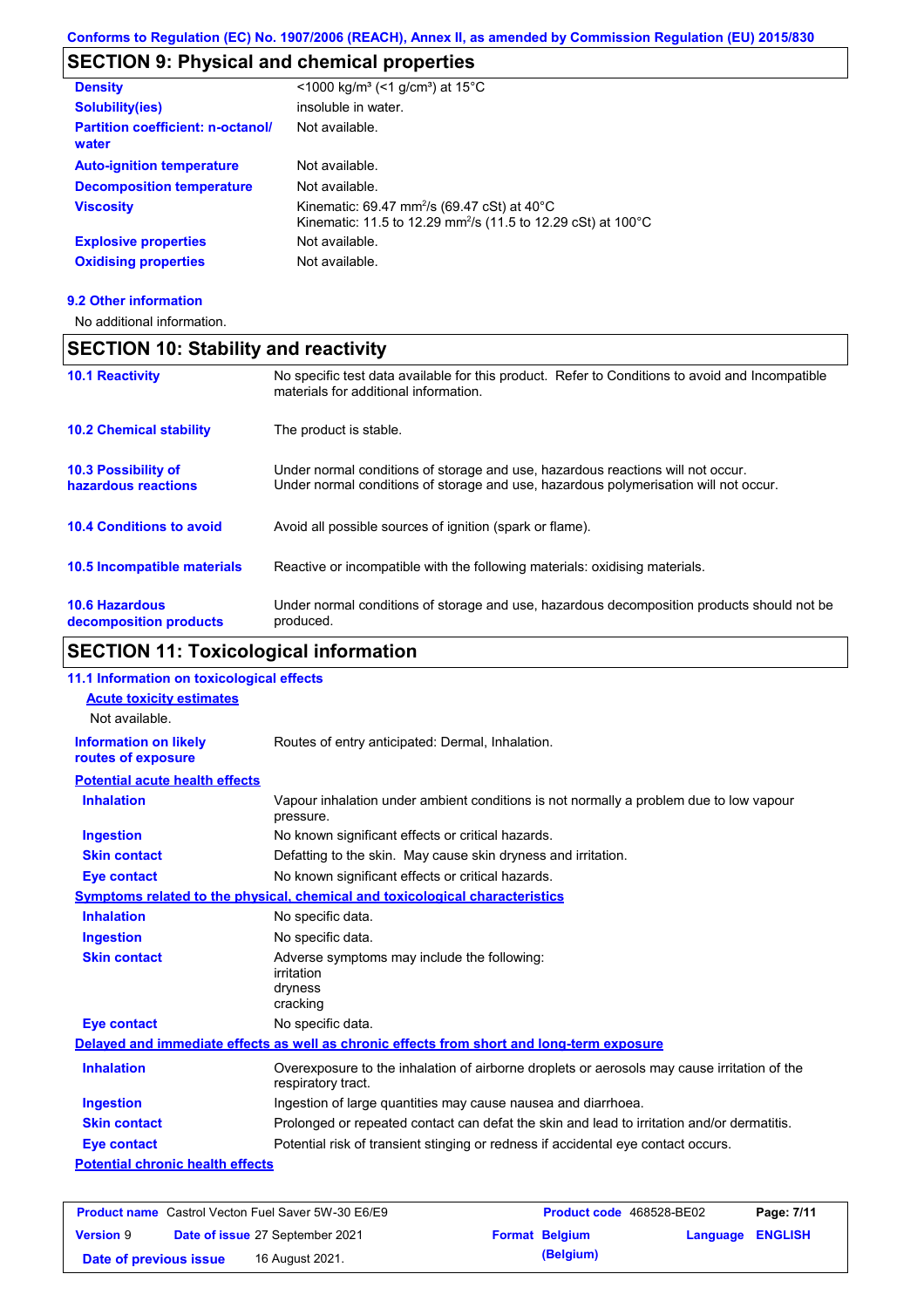### **SECTION 11: Toxicological information**

| General                      | USED ENGINE OILS                                                                                                                                                                                                                                                                                                                                                                     |
|------------------------------|--------------------------------------------------------------------------------------------------------------------------------------------------------------------------------------------------------------------------------------------------------------------------------------------------------------------------------------------------------------------------------------|
|                              | Combustion products resulting from the operation of internal combustion engines contaminate<br>engine oils during use. Used engine oil may contain hazardous components which have the<br>potential to cause skin cancer. Frequent or prolonged contact with all types and makes of used<br>engine oil must therefore be avoided and a high standard of personal hygiene maintained. |
| <b>Carcinogenicity</b>       | No known significant effects or critical hazards.                                                                                                                                                                                                                                                                                                                                    |
| <b>Mutagenicity</b>          | No known significant effects or critical hazards.                                                                                                                                                                                                                                                                                                                                    |
| <b>Developmental effects</b> | No known significant effects or critical hazards.                                                                                                                                                                                                                                                                                                                                    |
| <b>Fertility effects</b>     | No known significant effects or critical hazards.                                                                                                                                                                                                                                                                                                                                    |

# **SECTION 12: Ecological information**

#### **12.1 Toxicity**

**Environmental hazards** Not classified as dangerous

#### **12.2 Persistence and degradability**

Partially biodegradable.

### **12.3 Bioaccumulative potential**

This product is not expected to bioaccumulate through food chains in the environment.

| <b>12.4 Mobility in soil</b>                                  |                                                                      |
|---------------------------------------------------------------|----------------------------------------------------------------------|
| <b>Soil/water partition</b><br>coefficient (K <sub>oc</sub> ) | Not available.                                                       |
| <b>Mobility</b>                                               | Spillages may penetrate the soil causing ground water contamination. |

### **12.5 Results of PBT and vPvB assessment**

Product does not meet the criteria for PBT or vPvB according to Regulation (EC) No. 1907/2006, Annex XIII.

#### **12.6 Other adverse effects**

Spills may form a film on water surfaces causing physical damage to organisms. Oxygen transfer could also be impaired. **Other ecological information**

### **SECTION 13: Disposal considerations**

### **13.1 Waste treatment methods**

**Methods of disposal**

#### **Product**

Where possible, arrange for product to be recycled. Dispose of via an authorised person/ licensed waste disposal contractor in accordance with local regulations.

#### **Hazardous waste** Yes.

| European waste catalogue (EWC) |                                         |  |  |
|--------------------------------|-----------------------------------------|--|--|
| <b>Waste code</b>              | <b>Waste designation</b>                |  |  |
| 13 02 08*                      | other engine, gear and lubricating oils |  |  |

However, deviation from the intended use and/or the presence of any potential contaminants may require an alternative waste disposal code to be assigned by the end user.

| <b>Packaging</b>           |                                                                                                                                                                                                                                         |
|----------------------------|-----------------------------------------------------------------------------------------------------------------------------------------------------------------------------------------------------------------------------------------|
| <b>Methods of disposal</b> | Where possible, arrange for product to be recycled. Dispose of via an authorised person/<br>licensed waste disposal contractor in accordance with local regulations.                                                                    |
| <b>Special precautions</b> | This material and its container must be disposed of in a safe way. Empty containers or liners<br>may retain some product residues. Avoid dispersal of spilt material and runoff and contact with<br>soil, waterways, drains and sewers. |
| <b>References</b>          | Commission 2014/955/EU<br>Directive 2008/98/EC                                                                                                                                                                                          |

# **SECTION 14: Transport information**

| <b>Product name</b> Castrol Vecton Fuel Saver 5W-30 E6/E9 |  | <b>Product code</b> 468528-BE02 |  | Page: 8/11            |                  |  |
|-----------------------------------------------------------|--|---------------------------------|--|-----------------------|------------------|--|
| <b>Version 9</b>                                          |  | Date of issue 27 September 2021 |  | <b>Format Belgium</b> | Language ENGLISH |  |
| Date of previous issue                                    |  | 16 August 2021.                 |  | (Belgium)             |                  |  |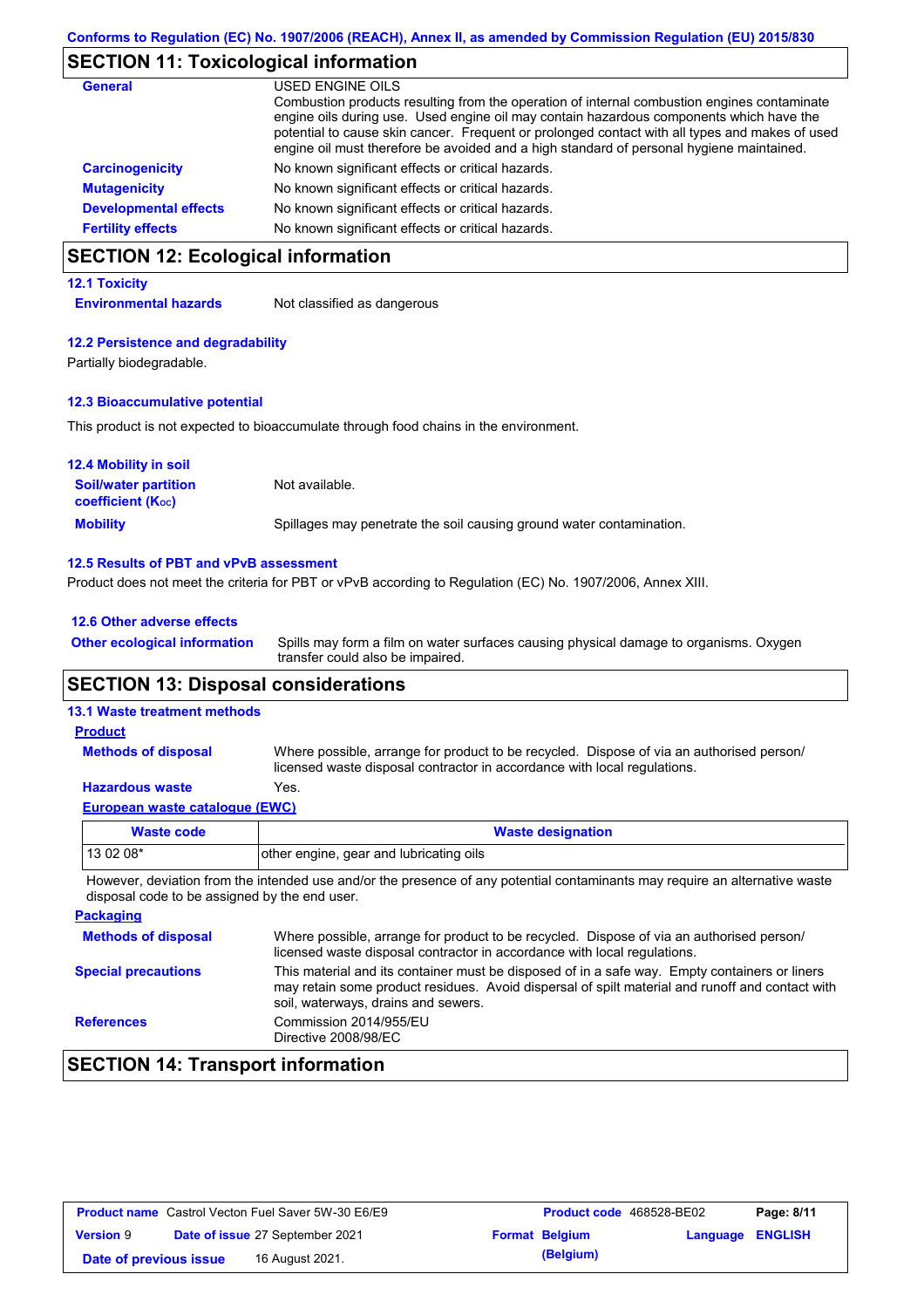# **SECTION 14: Transport information**

|                                           | <b>ADR/RID</b> | <b>ADN</b>     | <b>IMDG</b>    | <b>IATA</b>    |
|-------------------------------------------|----------------|----------------|----------------|----------------|
| 14.1 UN number                            | Not regulated. | Not regulated. | Not regulated. | Not regulated. |
| 14.2 UN proper<br>shipping name           |                |                |                |                |
| <b>14.3 Transport</b><br>hazard class(es) |                |                |                |                |
| 14.4 Packing<br>group                     |                |                | -              |                |
| 14.5<br><b>Environmental</b><br>hazards   | No.            | No.            | No.            | No.            |
| <b>Additional</b><br><b>information</b>   |                |                | ۰              |                |

**14.6 Special precautions for user** Not available.

**14.7 Transport in bulk according to IMO instruments**

Not available.

### **SECTION 15: Regulatory information**

**Other regulations REACH Status** The company, as identified in Section 1, sells this product in the EU in compliance with the current requirements of REACH. **15.1 Safety, health and environmental regulations/legislation specific for the substance or mixture EU Regulation (EC) No. 1907/2006 (REACH) Annex XIV - List of substances subject to authorisation Substances of very high concern** None of the components are listed. All components are listed or exempted. All components are listed or exempted. At least one component is not listed. All components are listed or exempted. All components are active or exempted. All components are listed or exempted. All components are listed or exempted. **United States inventory (TSCA 8b) Australia inventory (AICS) Canada inventory China inventory (IECSC) Japan inventory (ENCS) Korea inventory (KECI) Philippines inventory (PICCS) Taiwan Chemical Substances Inventory (TCSI)** All components are listed or exempted. **Ozone depleting substances (1005/2009/EU)** Not listed. **Prior Informed Consent (PIC) (649/2012/EU)** None of the components are listed. **Annex XIV EU Regulation (EC) No. 1907/2006 (REACH) Annex XVII - Restrictions on the manufacture, placing on the market and use of certain dangerous substances, mixtures and articles** Not applicable.

| <b>Product name</b> Castrol Vecton Fuel Saver 5W-30 E6/E9 |  | <b>Product code</b> 468528-BE02 |  | Page: 9/11            |                  |  |
|-----------------------------------------------------------|--|---------------------------------|--|-----------------------|------------------|--|
| <b>Version 9</b>                                          |  | Date of issue 27 September 2021 |  | <b>Format Belgium</b> | Language ENGLISH |  |
| Date of previous issue                                    |  | 16 August 2021.                 |  | (Belgium)             |                  |  |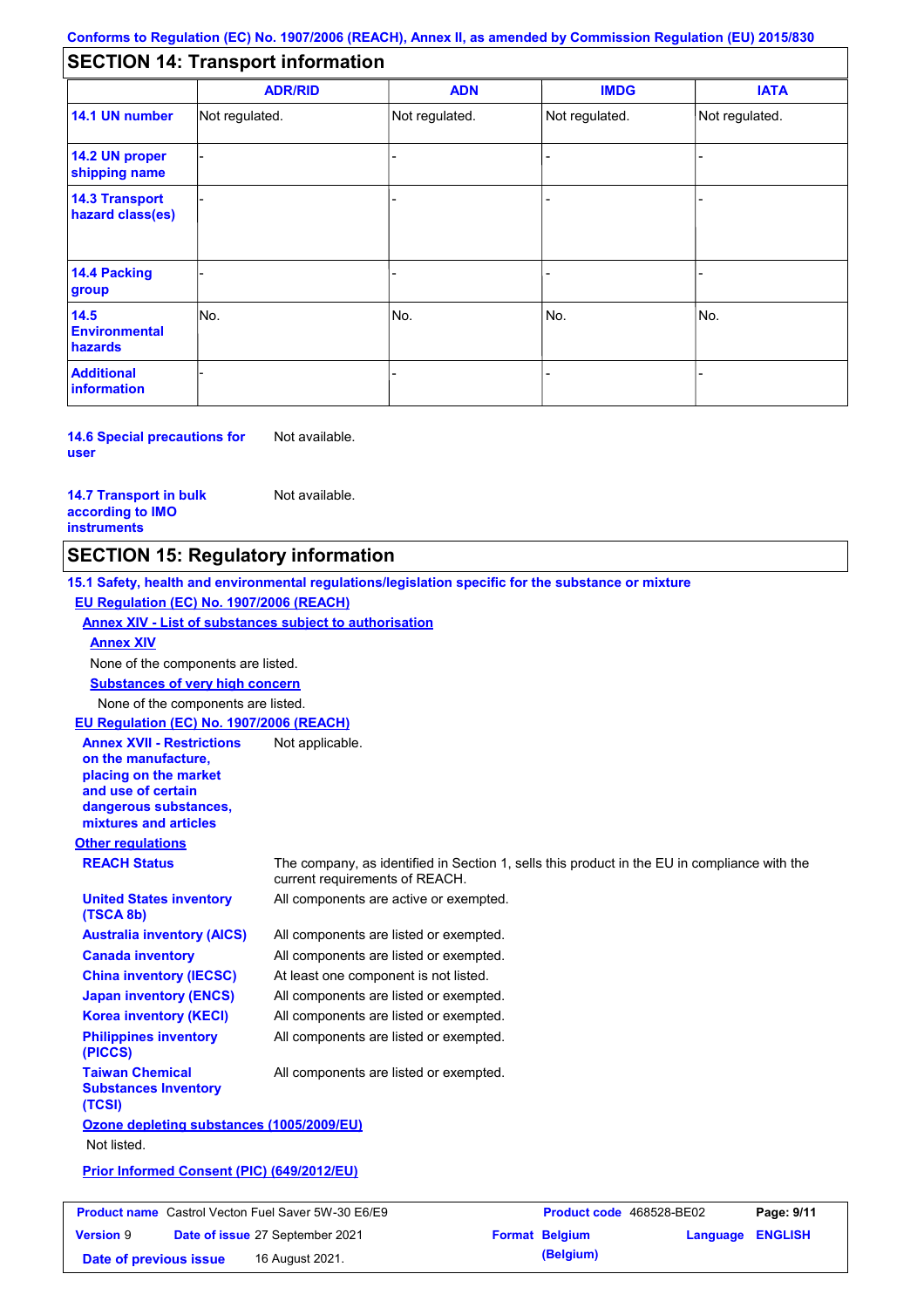# **SECTION 15: Regulatory information**

Not listed.

**EU - Water framework directive - Priority substances**

None of the components are listed.

### **Seveso Directive**

This product is not controlled under the Seveso Directive.

| <b>15.2 Chemical safety</b> | A Chemical Safety Assessment has been carried out for one or more of the substances within  |
|-----------------------------|---------------------------------------------------------------------------------------------|
| assessment                  | this mixture. A Chemical Safety Assessment has not been carried out for the mixture itself. |

# **SECTION 16: Other information**

| <b>Abbreviations and acronyms</b> | ADN = European Provisions concerning the International Carriage of Dangerous Goods by                                           |
|-----------------------------------|---------------------------------------------------------------------------------------------------------------------------------|
|                                   | Inland Waterway<br>ADR = The European Agreement concerning the International Carriage of Dangerous Goods by                     |
|                                   | Road                                                                                                                            |
|                                   | $ATE = Acute Toxicity Estimate$                                                                                                 |
|                                   | BCF = Bioconcentration Factor                                                                                                   |
|                                   | CAS = Chemical Abstracts Service                                                                                                |
|                                   | CLP = Classification, Labelling and Packaging Regulation [Regulation (EC) No. 1272/2008]                                        |
|                                   | CSA = Chemical Safety Assessment                                                                                                |
|                                   | CSR = Chemical Safety Report                                                                                                    |
|                                   | DMEL = Derived Minimal Effect Level                                                                                             |
|                                   | DNEL = Derived No Effect Level                                                                                                  |
|                                   | EINECS = European Inventory of Existing Commercial chemical Substances                                                          |
|                                   | ES = Exposure Scenario                                                                                                          |
|                                   | EUH statement = CLP-specific Hazard statement                                                                                   |
|                                   | EWC = European Waste Catalogue                                                                                                  |
|                                   | GHS = Globally Harmonized System of Classification and Labelling of Chemicals<br>IATA = International Air Transport Association |
|                                   | IBC = Intermediate Bulk Container                                                                                               |
|                                   | IMDG = International Maritime Dangerous Goods                                                                                   |
|                                   | LogPow = logarithm of the octanol/water partition coefficient                                                                   |
|                                   | MARPOL = International Convention for the Prevention of Pollution From Ships, 1973 as                                           |
|                                   | modified by the Protocol of 1978. ("Marpol" = marine pollution)                                                                 |
|                                   | OECD = Organisation for Economic Co-operation and Development                                                                   |
|                                   | PBT = Persistent, Bioaccumulative and Toxic                                                                                     |
|                                   | <b>PNEC = Predicted No Effect Concentration</b>                                                                                 |
|                                   | REACH = Registration, Evaluation, Authorisation and Restriction of Chemicals Regulation                                         |
|                                   | [Regulation (EC) No. 1907/2006]                                                                                                 |
|                                   | RID = The Regulations concerning the International Carriage of Dangerous Goods by Rail                                          |
|                                   | RRN = REACH Registration Number                                                                                                 |
|                                   | SADT = Self-Accelerating Decomposition Temperature                                                                              |
|                                   | SVHC = Substances of Very High Concern                                                                                          |
|                                   | STOT-RE = Specific Target Organ Toxicity - Repeated Exposure<br>STOT-SE = Specific Target Organ Toxicity - Single Exposure      |
|                                   | TWA = Time weighted average                                                                                                     |
|                                   | $UN = United Nations$                                                                                                           |
|                                   | UVCB = Complex hydrocarbon substance                                                                                            |
|                                   | VOC = Volatile Organic Compound                                                                                                 |
|                                   | vPvB = Very Persistent and Very Bioaccumulative                                                                                 |
|                                   | Varies = may contain one or more of the following 64741-88-4 / RRN 01-2119488706-23,                                            |
|                                   | 64741-89-5 / RRN 01-2119487067-30, 64741-95-3 / RRN 01-2119487081-40, 64741-96-4/ RRN                                           |
|                                   | 01-2119483621-38, 64742-01-4 / RRN 01-2119488707-21, 64742-44-5 / RRN                                                           |
|                                   | 01-2119985177-24, 64742-45-6, 64742-52-5 / RRN 01-2119467170-45, 64742-53-6 / RRN                                               |
|                                   | 01-2119480375-34, 64742-54-7 / RRN 01-2119484627-25, 64742-55-8 / RRN                                                           |
|                                   | 01-2119487077-29, 64742-56-9 / RRN 01-2119480132-48, 64742-57-0 / RRN                                                           |
|                                   | 01-2119489287-22, 64742-58-1, 64742-62-7 / RRN 01-2119480472-38, 64742-63-8,                                                    |
|                                   | 64742-65-0 / RRN 01-2119471299-27, 64742-70-7 / RRN 01-2119487080-42, 72623-85-9 /                                              |
|                                   | RRN 01-2119555262-43, 72623-86-0 / RRN 01-2119474878-16, 72623-87-1 / RRN                                                       |
|                                   | 01-2119474889-13                                                                                                                |

**Procedure used to derive the classification according to Regulation (EC) No. 1272/2008 [CLP/GHS]**

| <b>Classification</b>                                                      |  | <b>Justification</b>                          |          |                |  |
|----------------------------------------------------------------------------|--|-----------------------------------------------|----------|----------------|--|
| Not classified.                                                            |  |                                               |          |                |  |
| <b>Full text of abbreviated H</b><br>H <sub>304</sub><br><b>statements</b> |  | May be fatal if swallowed and enters airways. |          |                |  |
| <b>Product name</b> Castrol Vecton Fuel Saver 5W-30 E6/E9                  |  | Product code 468528-BE02                      |          | Page: 10/11    |  |
| <b>Version 9</b><br>Date of issue 27 September 2021                        |  | <b>Format Belgium</b>                         | Language | <b>ENGLISH</b> |  |
| Date of previous issue<br>16 August 2021.                                  |  | (Belgium)                                     |          |                |  |